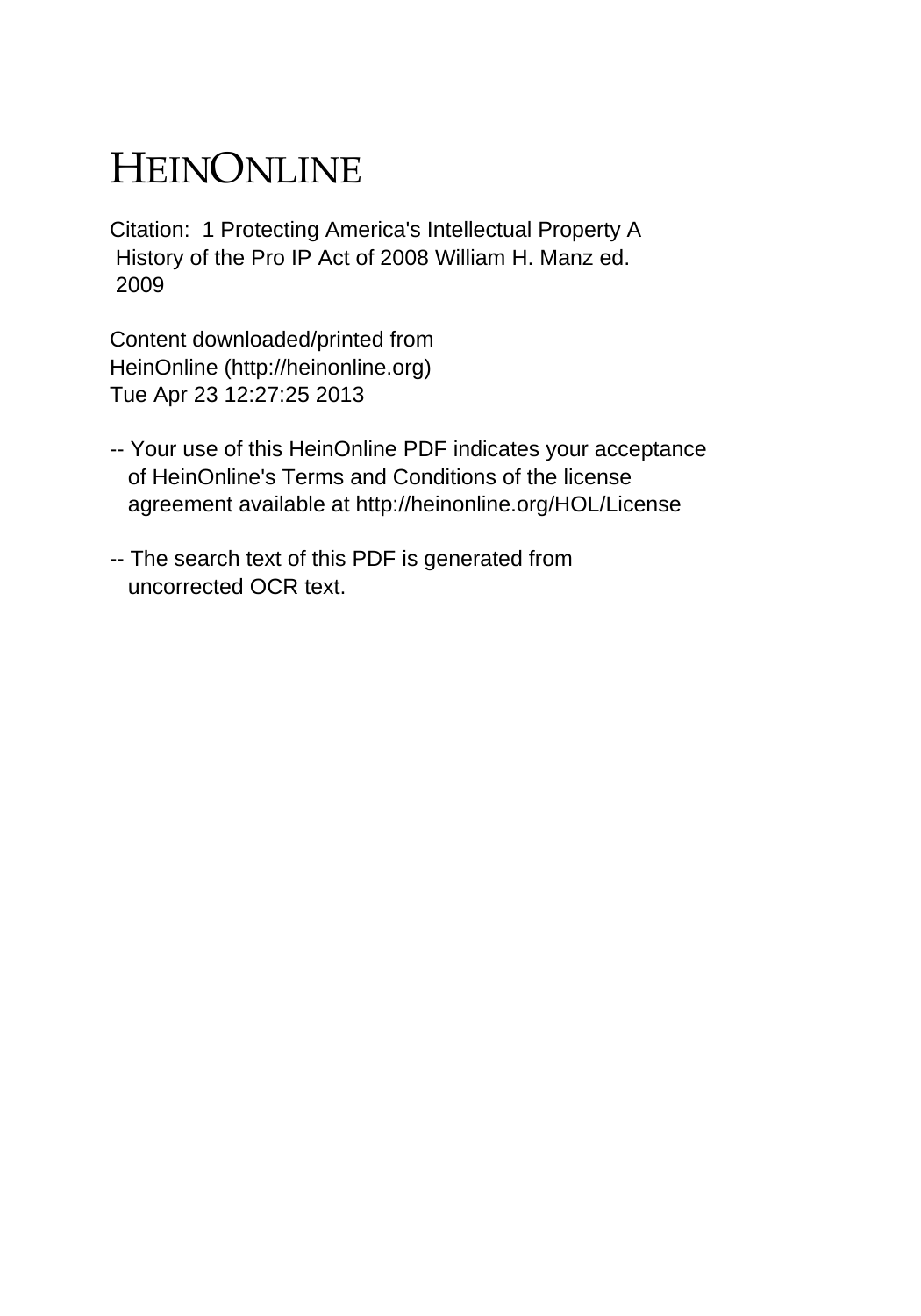

For Immediate Release Office of the Press Secretary October **13, 2008**

## **Fact Sheet: Protecting American Innovation**

President Bush Has Worked To Ensure That There Is A Level Playing Field Worldwide For American Businesses And **Fig. 1986** White House News Innovators, Free Of Counterfeiting And Piracy

Today, President Bush signed the Prioritizing Resources and Organization for Intellectual Property (PRO IP) Act. This legislation helps protect the rights of America's consumers, workers, and entrepreneurs by strengthening both our civil and criminal laws against counterfeiting and piracy. Specifically, the Act increases statutory damage awards in civil counterfeiting cases, it strengthens remedies available in the prosecution of criminal cases involving counterfeiting and piracy, it enhances resources (personnel, training, and equipment) for Department of Justice programs that combat IP theft, and makes permanent the Administration's Strategy Targeting Organized Piracy (STOP!) Initiative and its inter-agency IP coordination efforts. The PRO-IP Act protects the work of American innovators, strengthens the rule of law, and will help keep American families safe.

- **"** Counterfeiting hurts businesses, innovators, workers, consumers, government, and our national security. In recent years, counterfeiting has grown rapidly. Counterfeiting costs America hundreds of billions of dollars a year and has harmful effects throughout the economy. Fake products can expose consumers to serious health and safety risks. Government loses out on tax revenues and is forced to divert law enforcement resources. Terrorist networks use counterfeit sales to finance their operations.
- **"** The Administration is protecting intellectual property with a bold initiative called **STOP!** - The Strategy Targeting Organized Piracy. In October 2004, the Bush Administration announced STOP!, which is led by the White House and brings together the Departments of Commerce, Justice, Homeland Security, State, the Food and Drug Administration, and the Office of the U.S. Trade Representative. STOP! is the most comprehensive initiative ever advanced to fight global piracy and counterfeiting by systematically dismantling networks that manufacture and distribute intellectual property rights (IPR) infringing goods, blocking pirated and counterfeit works at our borders, helping American businesses secure and enforce their rights around the world, and collaborating with our trading partners to ensure the fight against fakes is global.
	- o The PRO IP Act broadly reflects the principles of STOP! and helps to reinforce and codify the Administration's accomplishments in protecting and strengthening the rights of American workers, consumers, and innovators.
	- o In July 2005, the President appointed the first ever U.S. Coordinator for International Intellectual Property Enforcement to lead the STOP! Initiative under the framework of the National Intellectual Property Law Enforcement Coordination Council.
- \* The Administration established the StopFakes.gov website and STOP! Hotline **(1-** 866-999-HALT) to provide individuals and businesses the information they need to protect their intellectual property rights. The website includes IP toolkits to guide businesses through securing and enforcing their rights in key markets around the globe, including China, Russia, India, Brazil, Mexico, Korea, Thailand, Egypt, Malaysia, and the European Union. The hotline is staffed by attorneys from the Commerce Department's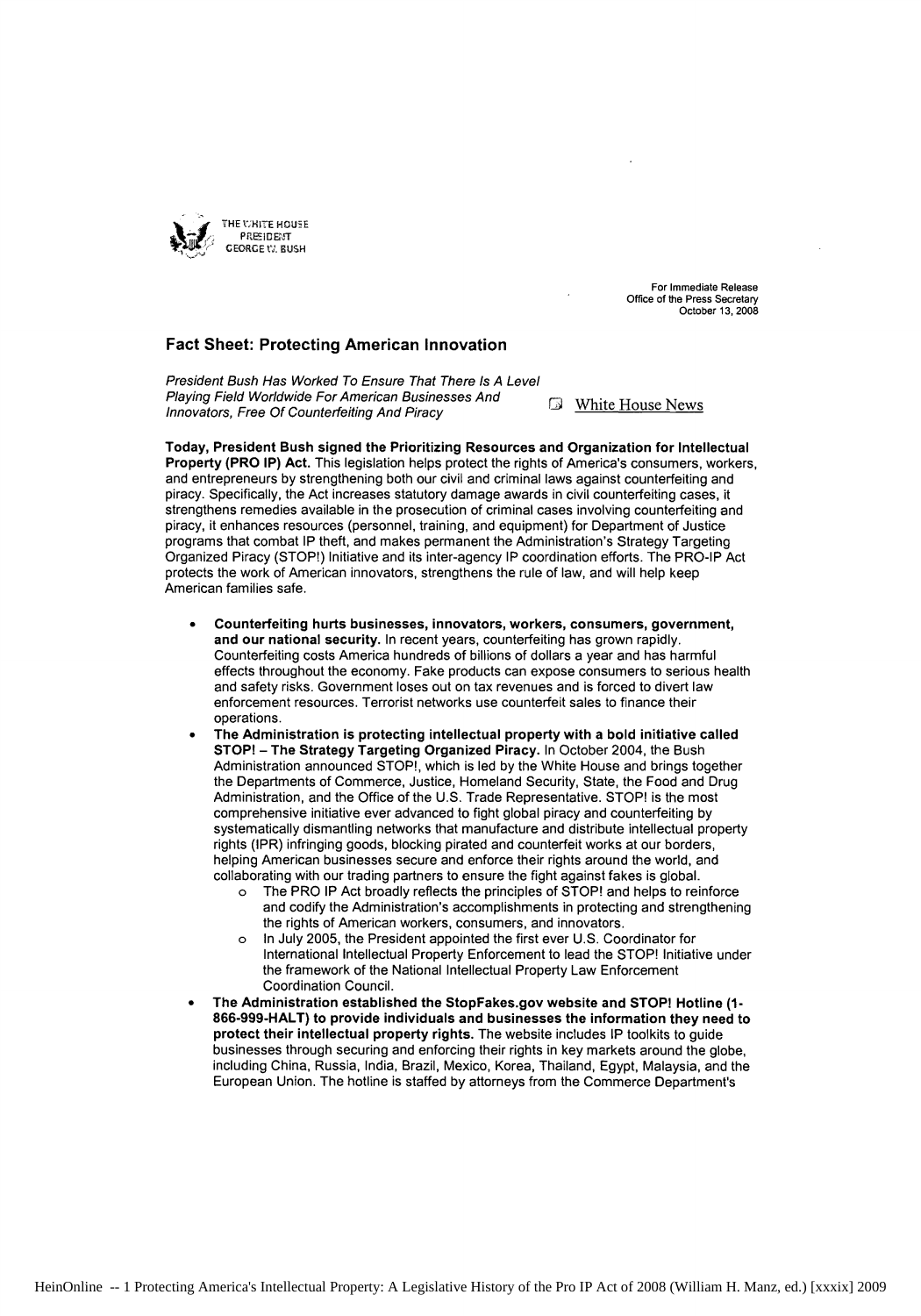U.S. Patent and Trademark Office, who counsel businesses on how to protect their IPR and work with callers on how to best resolve problems.

## Over The Past Eight Years, The Administration Has Led The Global Fight Against Counterfeiting And Piracy

- **"** The Administration has focused its efforts on China, the global epicenter of counterfeiting and piracy, through the Joint Commission on Commerce and Trade **(JCCT)** and the Strategic Economic Dialogue **(SED).** The Administration has also brought actions to enforce **IP** rights under our trade agreements. In April **2007,** the Office of the Trade Representative filed cases against China in the World Trade Organization for inadequate enforcement of **IP** rights.
- **"** In 2004, the Commerce Department posted the first **IP** attache at Embassy Beijing. Since then, the program has grown to include eight attachés in six embassies worldwide. The Justice Department has dedicated legal attaches at two embassies to focus on **IP** enforcement.
- The Federal Bureau of Investigation conducted the first ever joint investigation with Chinese law enforcement counterparts. Operation "Summer Solstice" was the first ever joint investigation **by U.S.** federal law enforcement agencies with Chinese authorities. "Summer Solstice" resulted in **25** individual arrests and the seizure of counterfeit goods totaling over **\$500** million, the second largest counterfeit seizure in monetary value ever.
- **"** The Departments of Homeland Security and Justice have seen significant improvements in measures of **IP** enforcement increase over the last five years. The Department of Homeland Security reports seizures totaling \$200 million in FY2007, a **27** percent increase from the previous year. The Department of Justice reports a **33** percent increase of criminal cases involving violations of intellectual property rights in the last two years.
- \* In **2005** the Department of Commerce's **U.S.** Patent **&** Trademark **Office** created the Global Intellectual Property Academy **(GIPA). GIPA** is a one-of-a kind education and training facility dedicated to educating and training foreign government officials on **IPR** protections and enforcement.
- **"** In October **2007,** the Office of the **U.S.** Trade Representative launched efforts to negotiate an Anti-Counterfeiting Trade Agreement **(ACTA) -** a groundbreaking agreement dedicated to advancing global leadership in the fight against IP theft.
- The Administration has pursued collaborative engagements with key trading partners throughout the last four years, including most prominently the European Union, Mexico, and Canada. These engagements have achieved significant results in coordination, particularly in law enforcement and enforcement of **IP** rights **by** customs authorities.

 $# # #$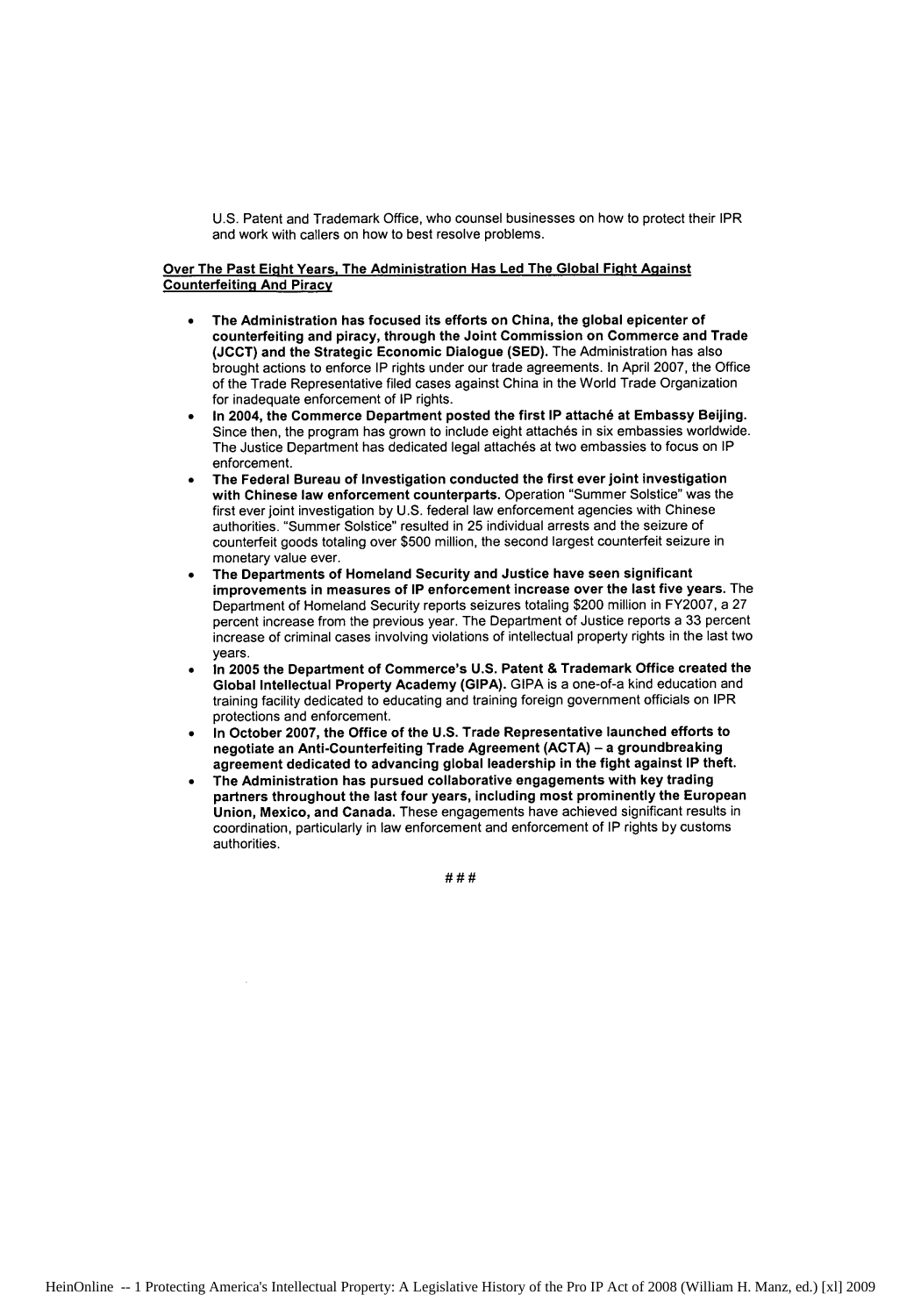## DOCUMENT **NO.16**